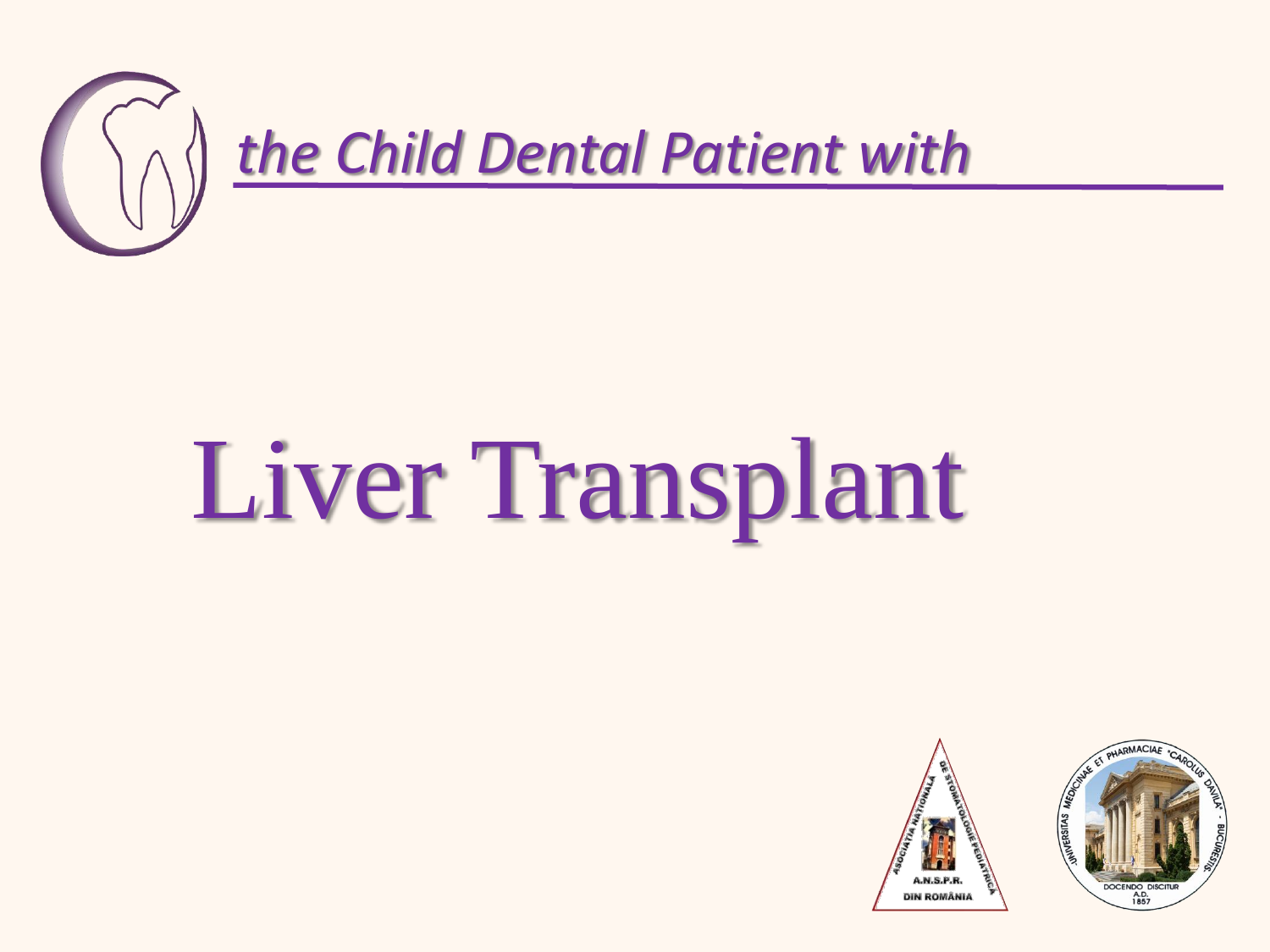## **References** and further reading

- <http://www.eltr.org/Pediatric-transplantation.html>
- Adam R, Karam V, Cailliez V, O Grady JG, Mirza D, Cherqui D, et al. 2018 Annual Report of the European Liver Transplant Registry (ELTR) – 50-year evolution of liver transplantation. Transplant International. 2018;31(12):1293-317. <https://onlinelibrary.wiley.com/doi/full/10.1111/tri.13358>
- Didilescu AC, Lazu A, Pronk C, Vacaru RP, Brand HS. Clinical periodontal and dental findings in liver transplant patients: a systematic review and metaanalysis. British Dental Journal. 2020 Jan;228(2):108-16. PubMed PMID: 31980788. Epub 2020/01/26.
- Kohli R, Cortes M, Heaton ND, Dhawan A. Liver transplantation in children: state of the art and future perspectives. Archives of Disease in Childhood. 2018;103(2):192-8.
- Lin YT, Lin YT, Chen CL. A survey of the oral status of children undergoing liver transplantation. Chang Gung medical journal. 2003 Mar;26(3):184-8. PubMed PMID: 12790222. Epub 2003/06/07. [http://cgmj.cgu.edu.tw/2603/260305.pdf](about:blank)